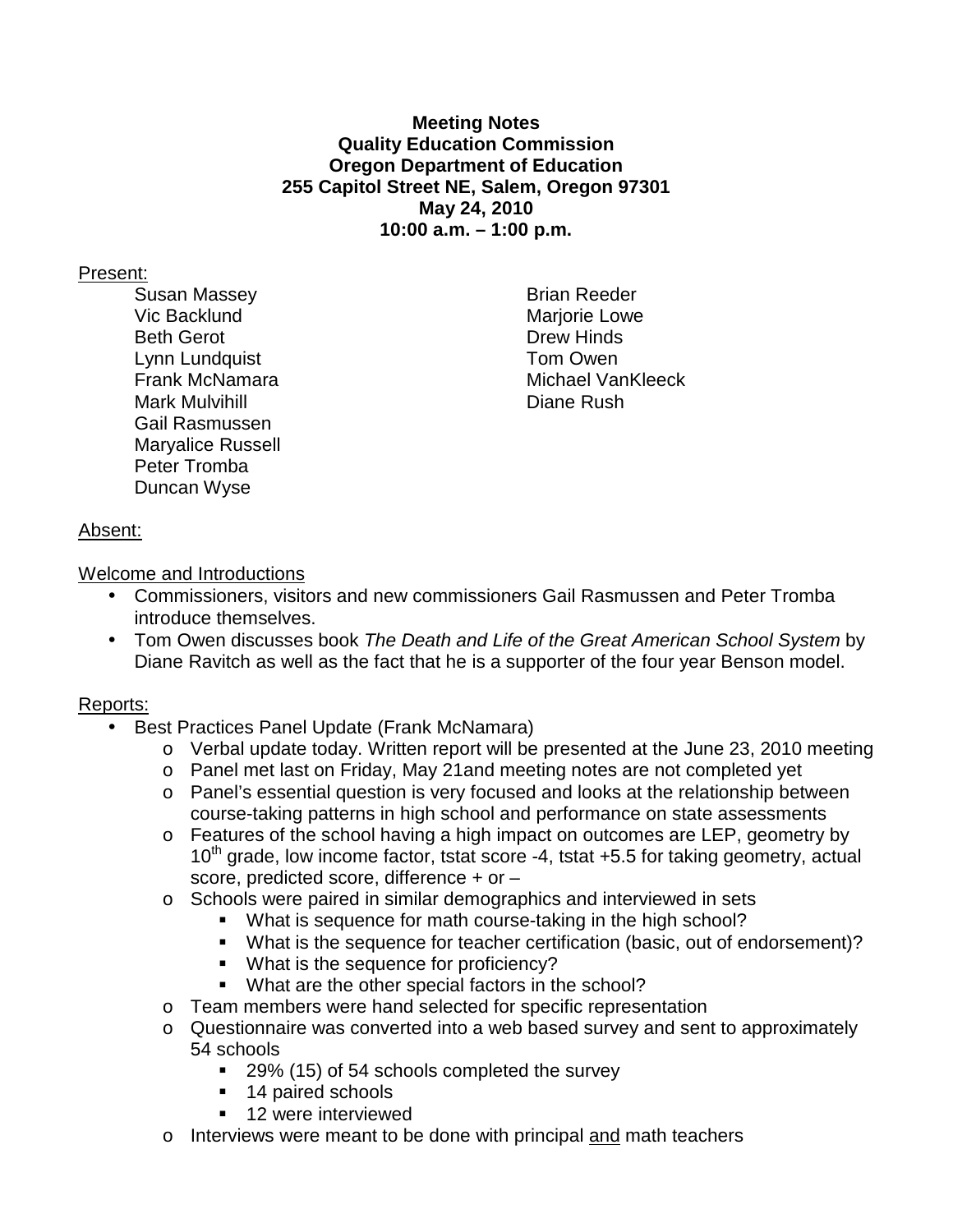- o Most interviewed were small rural schools; a few were larger schools
- o Findings
	- **Confirmed of best practices as stated in the report for several years**
	- Success in closing the achievement gap
	- **Integration of survey data and in-school interviews** 
		- Continuity of instructor, staff, relationships
		- Changes in teaching staff and building administrator (a lot of turnover) had poorer results; stability showed stronger results
		- Schools with a version of looping or bookending (using same teacher/team/administrator in classes/grades) showed strong results
		- Algebra I taken in  $8<sup>th</sup>$  grade for credit matters
		- Algebra 1 taken in 7<sup>th</sup> or 8<sup>th</sup> grade, no credit, may not matter
		- Scope and sequence down to  $4<sup>th</sup>$  or  $5<sup>th</sup>$  grade matters
		- Strong district framework for math and articulation matters
		- Class size matters for performance (17 and lower = positive effect; 21 and higher = negative effect)
		- Students receive extra individual attention in smaller classes
		- Student/teacher relationship matters
		- Little difference in structure of school schedule (below 60 minutes is not enough time; 90 minutes may be too long to focus on math)
		- Control focused on professional development (job embedded, ongoing, onsite = better outcome)
		- Score assessments, calibrate learning tool, data driven schools = better outcome
	- **Better performing schools had better facilities, etc.**
	- **Double-dosing resulted in better performing schools**
	- Better instructors with math endorsements resulted in better performing students
	- **Panel sensed that teacher quality is very important but have no data to** confirm this
	- Distribution and communication of the Quality Education Model (QEM) is still an issue
	- **PLC talking points could work**
	- **Principals make things happen in their schools**
	- **Teacher quality matters but is difficult to talk about** 
		- Lacking data to track this
		- Cultural political issue
	- Commission hopes best practices will help reach the goals with the resources we have; may not have the confidence level needed
- o Things outside the panel's realm but kept coming up and matter
	- **Teacher with roots to the school**
	- Well articulated programs
	- **Middle school to high school to community college**

# Governor's Office Update (Marjorie Lowe)

- Preliminary Reset Process Report has been released
- Preparing for a 'decade of deficits' on current service levels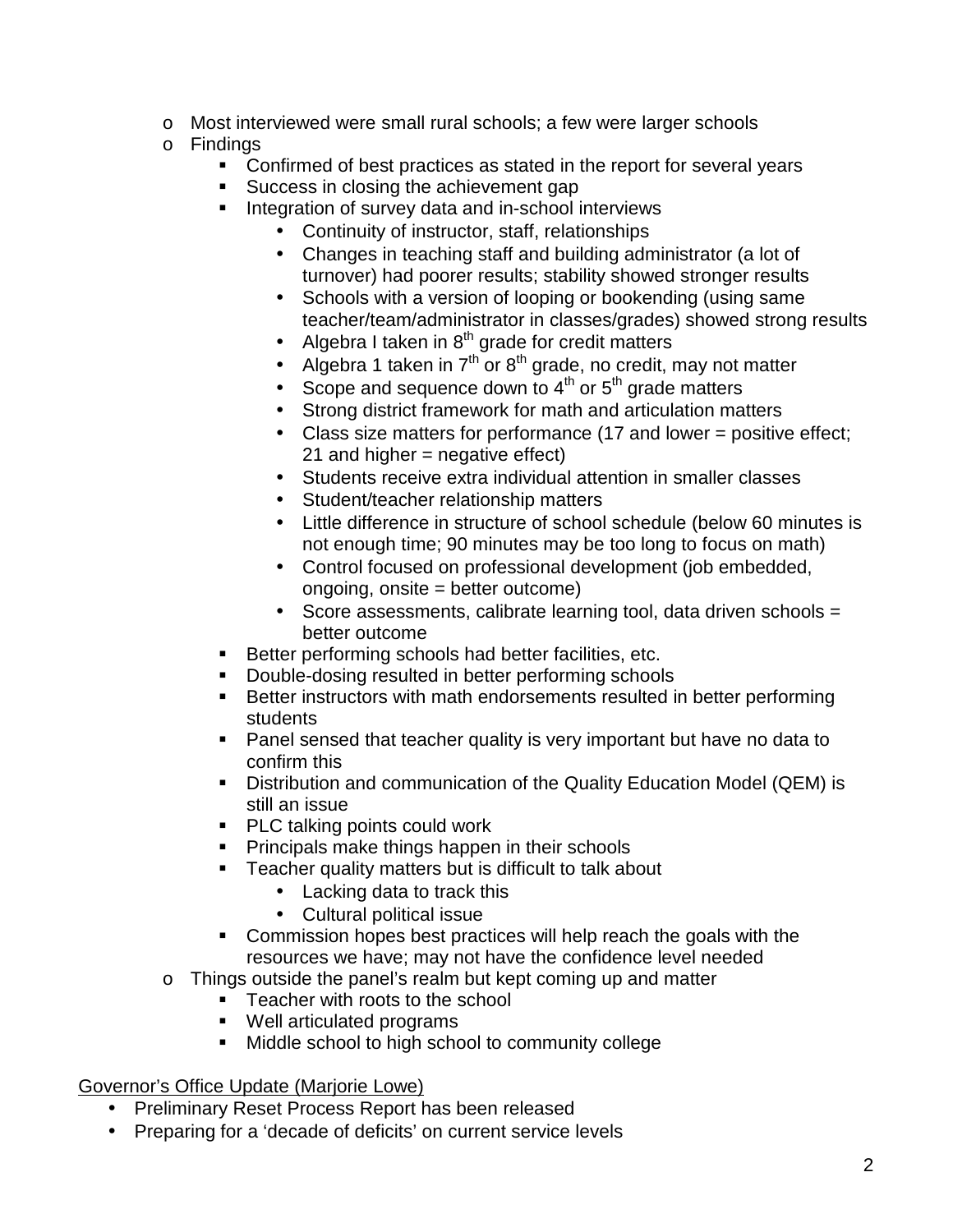- Must move on to a new platform as normal operations
- The education portion of the budget has grown at the slowest rate
- Final details of the report will be presented June 25, 2010 at the Portland City Club and will be rebroadcast in the evening on OPB radio
- New revenue forecast due Tuesday, May 25, 2010
- Education budget now stands at only 47-48%

Cost Panel Update (Beth Gerot and Brian Reeder)

- Capital component model (slide)
	- o Land costs vary greatly
	- o \$1675 average cost per student per year in '08-'09
	- o \$1576 average cost per student per year in '06-'07
	- o Washington has specific methodology that Brian will review and incorporate later
	- o The QEM is now a fully comprehensive model
	- o Maintenance/operating cost is approximately \$700 per student per year
	- o Total building cost is approximately \$2300 per student per year
	- o At what point does facility pay off (construct a new building vs repairing old building)?
	- o The system has a bias toward short-sightedness on capital spending
	- o Discussion regarding Salem-Keizer 2008 bond passed with one half for repair; Salem-Keizer will spend at least \$6.5 million per year on maintenance
	- o Discussion regarding what's being done in Medford to rebuild schools and lower maintenance costs
	- o Local level is responsible for capital costs by bond measures
- Parameters and assumptions that drive the model (slide)
- Education funding
	- o Exists mainly at the state level
	- o Few options exist to change education funding at the local level
	- o Prototype schools (slide and demonstration)
		- **Where data is fed into the model**
	- o Baseline scenario (slide and demonstration)
		- **5754 per student per year**
		- **Maintenance costs includes energy to heat the building, etc.**
		- Does not include long term major repair costs
		- Example: Total cost per student in elementary school in Oregon of component cost is \$9,837 for '08-'09
		- ARRA stimulus money relates and is included in the federal amount
		- Some of the lump sum was used in '08-'09 school year and the remainder in the'09-'10 school year
		- Use current service level vs. actual funding level to change the process for school revenue forecast; this would require a change in budget rules to establish a new baseline
		- This is stated in the current 2008 QEM report on page 25
	- o Summary Output  $10^{th}$  grade math (handout)
		- If all else is equal, does having geometry make a difference?
		- The magnitude of the geometry effect is rather large
		- **Frank's observation talking with math teachers, taking geometry for credit** does make a difference; Brian's table confirms this statement